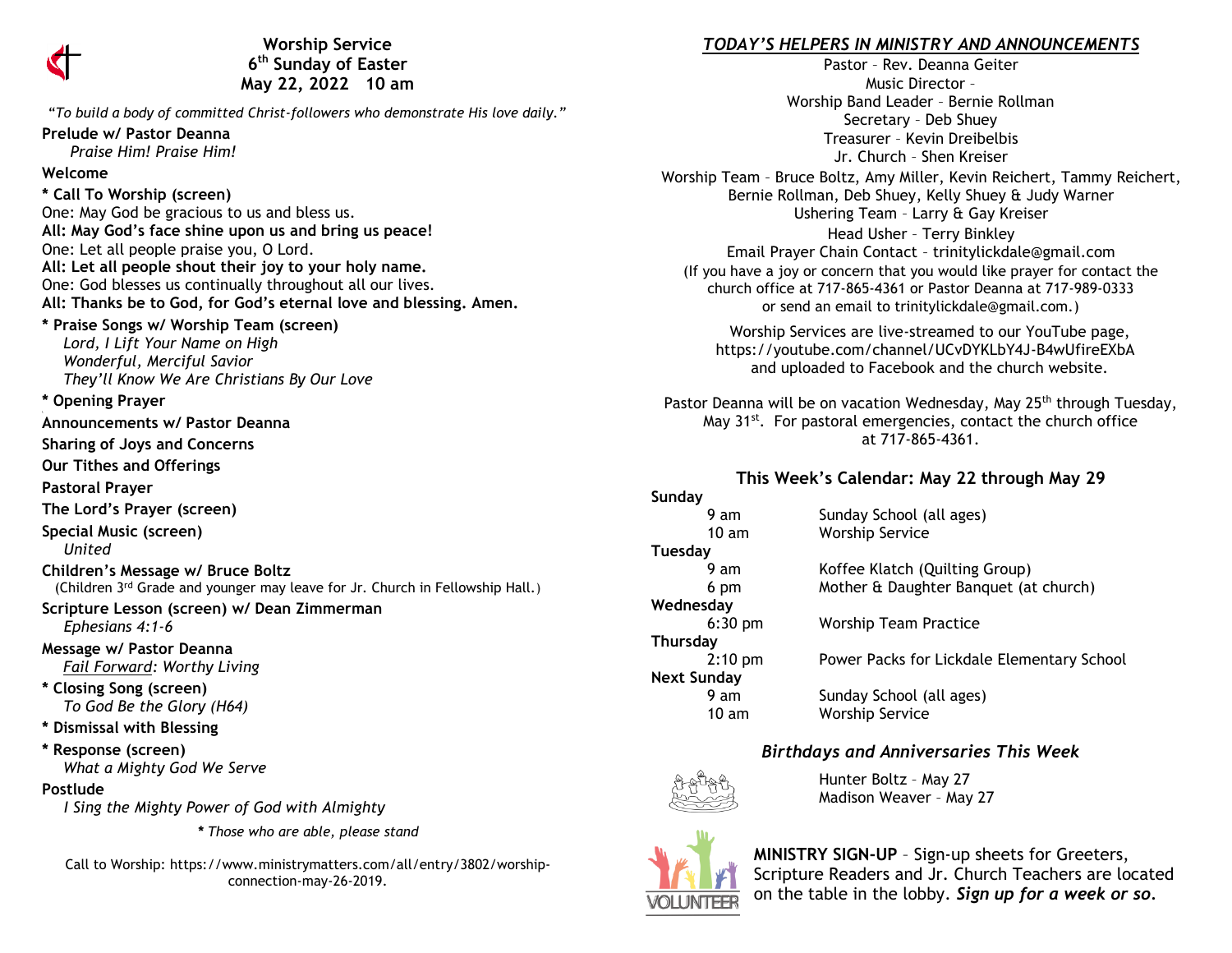## **Trinity UMC is looking for a part-time Keyboardist/Pianist**



Applicant should be proficient on playing keyboard instruments. Have the ability to read music and to work with other musicians/vocalists. Be comfortable with Contemporary and Traditional Music/Worship styles. Contact the church for a complete job description at 717-865- 4361 or [trinitylickdale@gmail.com.](mailto:trinitylickdale@gmail.com) --------------------------------------------------------------------------------------------

**MOTHER & DAUGHTER BANGUET -** Tuesday, May 24th at 6 pm in the multi. purpose room at the church. Come and share a special evening with your mother, daughter(s) and church family. Tickets \$14. Meal catered by Heisey's Diner followed by games. For tickets, see Gloria Speck. --------------------------------------------------------------------------------------------



# **Amazing Chemistry Show & Science Experience Saturday, June 4 from 5-8 pm**

*"Free event" for the entire family, but tickets are needed. T*o request tickets (even families from our church) go to [trinityscience6422@gmail.com](mailto:trinityscience6422@gmail.com) or contact *Meredith Rinehart.*

--------------------------------------------------------------------------------------------



**RECOGNITION OF GRADUATES FOR 2022-** Sunday, June 5th at the Worship Service. We will recognize and celebrate our High School and College Graduates of 2022. If you are graduating this year, please notify Pastor Deanna or Deb Shuey by May 22<sup>nd</sup>. --------------------------------------------------------------------------------------------

**JOYFUL NOISE OFFERING FOR JUNE 5th** – Will be Lebanon Rescue Mission.

-------------------------------------------------------------------------------------------- **FAMILY MOVIE NIGHT** - Saturday, June 11<sup>th</sup> at 6:30 pm in the Sanctuary. Our movie will be "*God's Country*".

**-------------------------------------------------------------------------------------------- MONUMENTAL VBS "Celebrating God's Greatness" June 27 to July 1 6:30—8:30 pm**



**3 years old thru completed 6th grade** At VBS, we will go off-road for adventures through the colorful canyons and trails of God's great

outdoors. By exploring God's awesomeness, kids form a rock-solid faith for the road ahead! Registration

paperwork is on the table in the lobby and on the church website. Questions or to volunteer, see Gay Kreiser or Deb Shuey. --------------------------------------------------------------------------------------------

**SUMMER CHURCH CAMP -** Start picking your Summer Church Camp Adventure. Brochures for Gretna Glen Camp are available in the lobby. The church will pay half the fee for one camp for any child/youth from Trinity who attends. Need help selecting a camp for your child, see Sheila Seaman or Pastor Deanna.